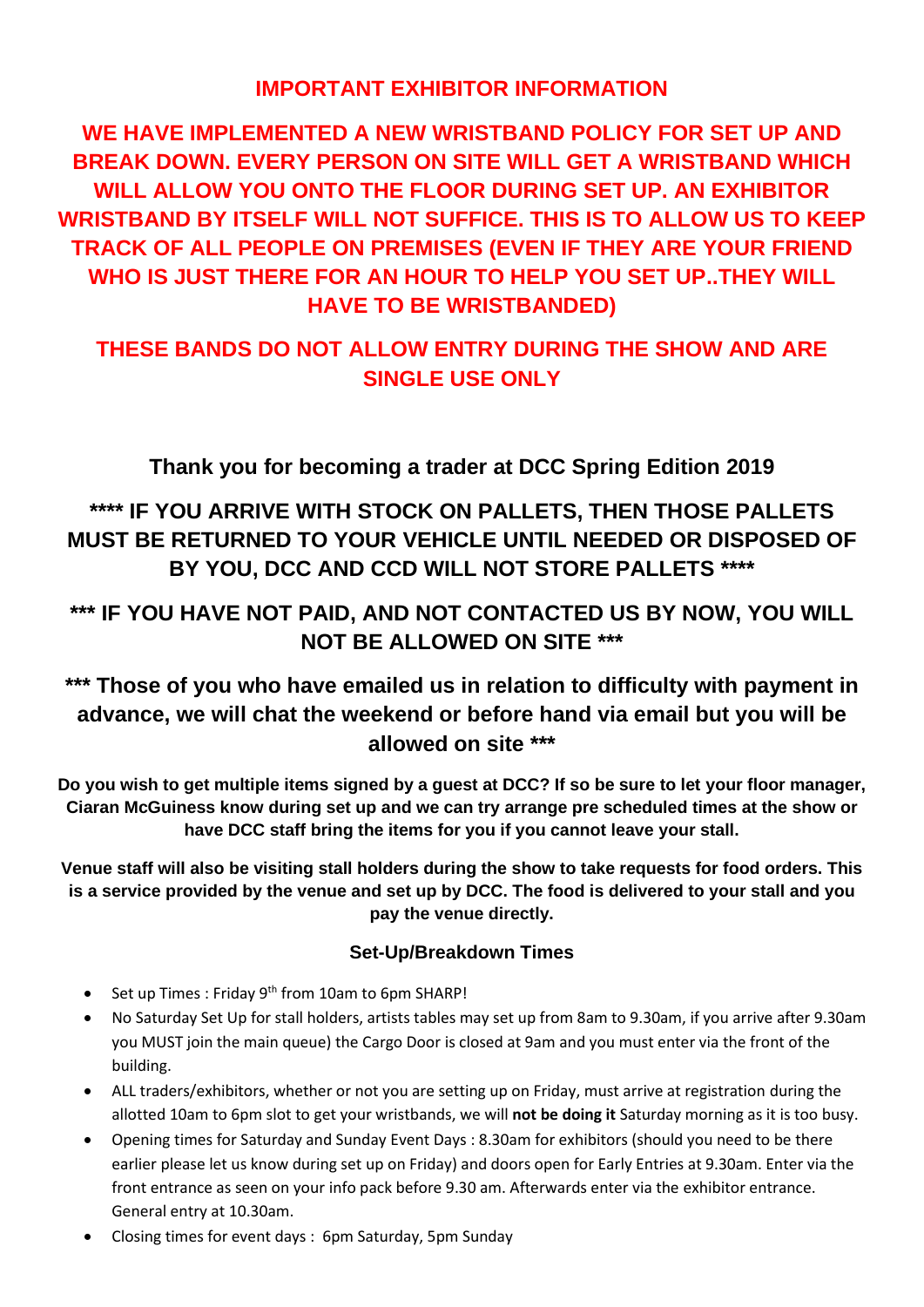- Breakdown Times : Sunday 5pm to 10pm with all stock to be cleared out of premises. Any storage/collection of stock via courier must be arranged in advance between you and the venue. DCC does not take responsibility for stock left on site. If you have a pallet being collected, please ensure it is loaded and wrapped accordingly, incorrectly loaded pallets may not be collected by couriers. Once we leave the venue this is no longer our concern.
- Rubbish must not be left at your stall, if your area is left in disarray you will be charged for removal of rubbish.
- DCC trollies, wheels, lifts etc are property of DCC. If you have not requested use of them from the floor manager, then do not take them. There may be some available for rent on the day if not in use.

### **Load In EXHIBITORS MUST BE PAID IN FULL BEFORE BEING ALLOWED TO UNLOAD AND SET UP.**

- Exhibitors will receive their tickets via Eventbrite before the show, you MUST bring these along in to be given your passes.
- Exhibitors must collect their weekend wristbands on Friday from the Floor Manager Ciaran McGuiness or Artist Alley manager James Sharkey who will have a list of all pre pre purchased passes/additional tables as well as locations for traders. Any questions please email exhibitors@dublincomiccon.com or [j.sharkey@dublincomiccon.com](mailto:j.sharkey@dublincomiccon.com)
- Please refer to the Exhibitor Location Excel Document for your location along with your order number or invoice number (which matches up to your floor plan number)
- Entrance via loading bay door located at side of building only (no loading in via main doors which will be locked. If you are located on the Liffey level then you must still report to the loading bay door to register.
- If you need to transport stock to the Liffey level via the Cargo Lift then please register via the side loading door and arrange with venue staff to access the Cargo lift via the underground car park.
- You may have friends help you carry stock to your stall during set up but only those with exhibitor wristbands may remain on site (we do not want you and your 5 friends standing around chatting)
- No children are allowed on site during set up or manning your stall during trading hours.
- Please report to CCD and DCC staff before bringing your vehicle into the loading area. Any vehicles remaining on site for prolonged periods must have a tarp placed underneath and be drained of fuel.
- Parking : If you wish to park at the convention centre, you can pre book it via <https://parkpnp.com/ie/parking/the-convention-centre-dublin> . We are afraid that the car park is owned by a third party and as such we cannot get discounts or free parking for exhibitors (We have to pay aswell) but there are multiple options in the area which can be found here : http://www.theccd.ie/parking

### **On Site**

- DCC must be informed of staff numbers in advance to ensure an adequate stock of exhibitor wristbands. Additional Passes can only be purchased Saturday or Sunday during opening hours if you have not pre purchased before this point. There is a limit of 4 exhibitor bands available per 3 x 2m an 2 x 2m stalls and 2 bands per Artist Alley table. Custom stalls please contact us to confirm. This is done to ensure non working personnel are not on site during set up and prior to opening and so that the system is not abused to get 'friends' in early.
- Failure to wear/show your wristband will incur a 50 Euro fee for replacement. Loss of wristbands will incur a 50 Euro fee for replacements.
- Extra tables must be purchased in advance as there is no guarantee we will have adequate spare stock on the day. If we have spare stock and you request an extra table, please note it is a 25 Euro charge. If you need additional chairs please let us know.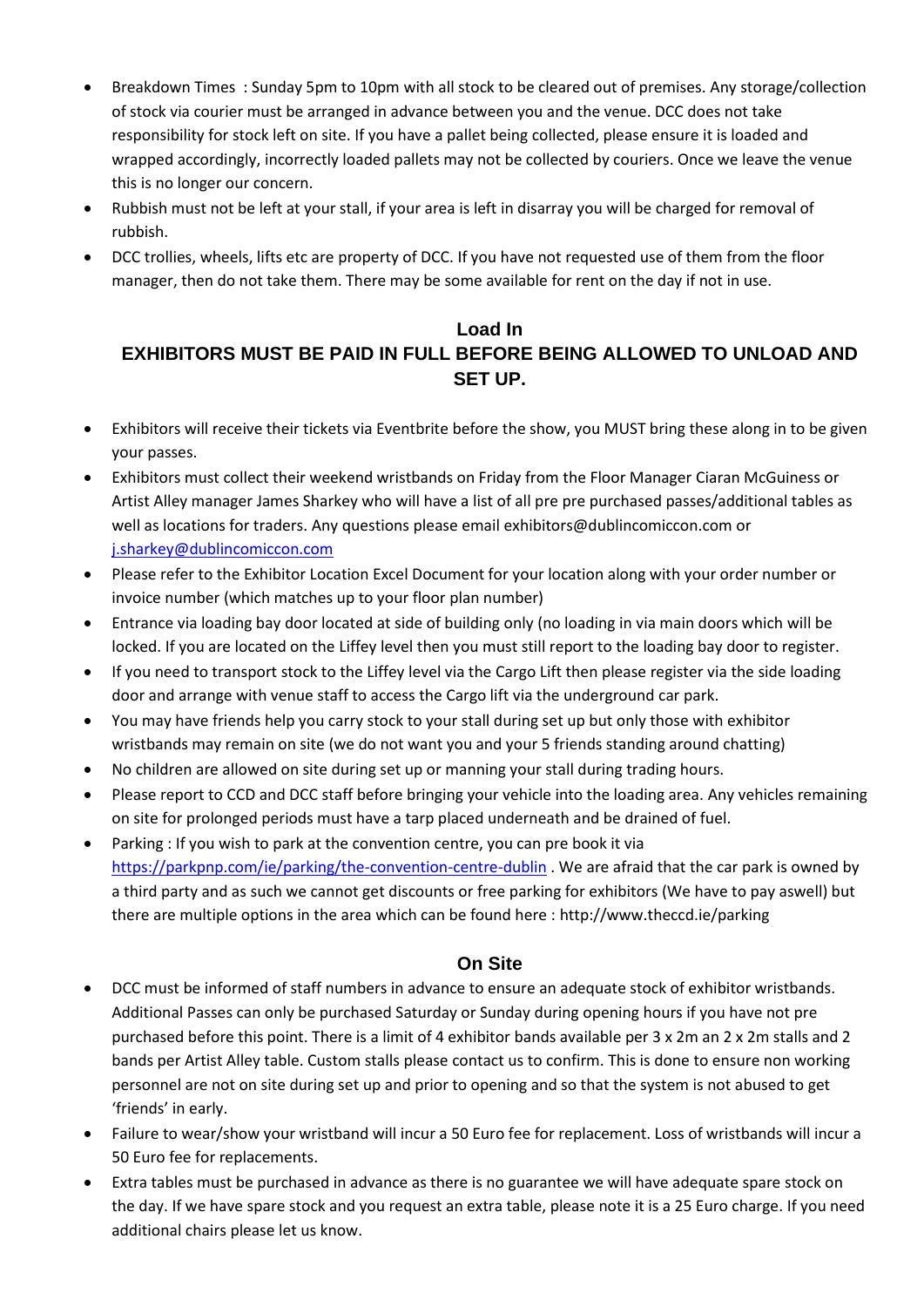- You may not remove tables, chairs or barriers from other locations for your own stall. Doing so will result in the items being taken back to their original location and your goods left in where they were found.
- If you have not purchased the correct stall option (i.e a retailer/re-seller purchasing an Artist Alley table), your payment will be refunded and your selection cancelled. If you are found during the event selling unauthorized items, you will be asked to pay the difference or leave the premises without refund.
- Table only units may only have a max of 2 workers per table for health and safety & security concerns.
- Live animals and displays over 3m in height must have pre approval from the venue to ensure they confirm to health and safety regulations
- No display, partition, racks or any other exhibitor constructed unit may lean or be adhered to the venue walls or pillars in such a way that damage may be incurred. A venue walk through is conducted by DCC and the venue for an pre existing damage to the building. Any additional damage caused by exhibitors will be billed directly to the exhibitors by the venue.
- Please note that due to the high spec nature of the Convention Centre the repair costs are quite significant
- If you require dedicated WiFi an application with your requirements for download/upload speed must be made in advance. \*please note there is a venue charge for dedicated WiFi set up
- Exhibitors must refrain from approaching and interfering with DCC sets and props or going behind any barriers. Photos are not permitted. Anyone caught disobeying will be removed from the premises
- If you are transporting stock on pallets then you must ensure they do not block up walk ways during set up or damage any venue property. CCTV is in operation and any damage caused by stock or staff will be billed directly to you.
- DCC does not accept deliveries of stock or store stock for exhibitors if you wish to have a pallet delivered then please contact the venue in advance to arrange.
- Power points/Sockets must be purchased in advance, we cannot facilitate requests on the Friday set up.
- There is no facility in place to allow for credit card/laser card payments, please make your own arrangements for cash or other payment methods on the days of the event.
- If you are selling any sharp items/replica swords/airsoft guns etc this must be cleared by us in advance due to bagging procedures. If you do not inform us in advance we reserve the right to restrict sale of items.
- There is NO SHARING of table only options at DCC this year following incidents among traders at DCC 2016.
- Do not leave your many empty shipping boxes and waste behind. Any costs incurred by Dublin Comic Con for cleaning of your stall will be billed directly to you.

### **Legal**

- You will not be covered by Comic Con Ireland of the Convention Centre's insurance, if you wish to insure your products/staff you must have your own in place
- Please note: You are responsible for ensuring you are in compliance with Irish Revenue Authorities as per previous emails. Non ROI based traders must also comply with Revenue instructions, please see the attached VAT/Revenue information at the end of this document.
- You are agreeing to comply with the regulations regarding sales of goods and services
- You will comply with the general convention policies, failure to do so may result in you and your stall being removed.
- Be sure to read our full list of FAQ's located on our website.
- If you fail to appear at your stall by mid day Saturday and do not inform us of non attendance or late attendance we reserve the right to re designate your space.
- In Accordance with the venue's health and safety policy, no children are allowed on site during stall set up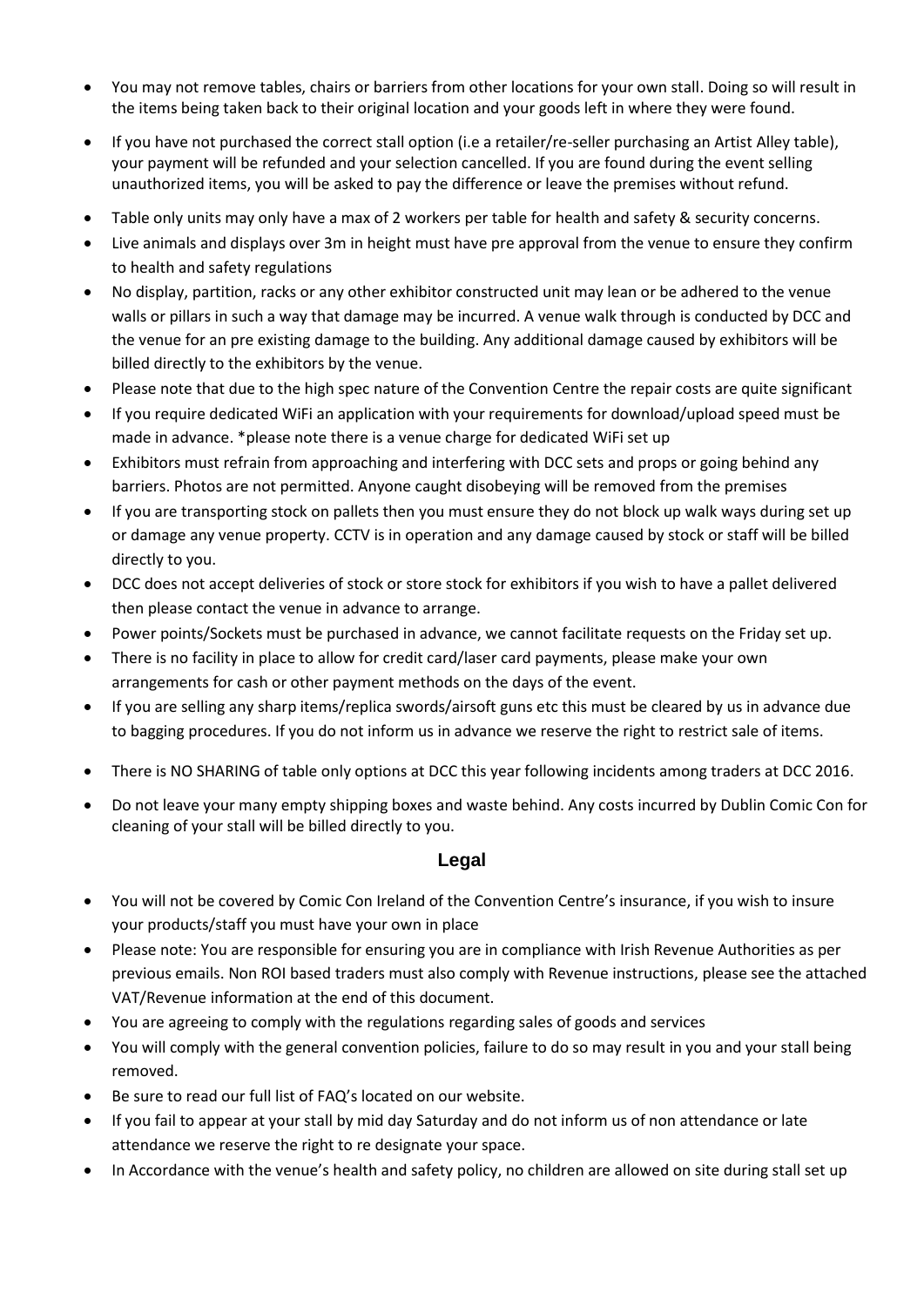• Please refer to the stall types below and policies for more info. We are here to help and ensure you have a successful time at our show.

## **TYPES OF STALLS AND WHAT THEY INCLUDE**

Custom Stalls : These Stalls are set up on an individual basis and can sell a wide range of stock like standard stalls. Tables, partitions and passes are covered on an individual basis, custom stalls as standard come with just tables and chairs but not connected to any other stall. If you require partitions, please let us know as there is an additional cost, the custom stalls are sought *after due to the ability to sell from all 4 sides compared to Aisle units*

*Partitioned stalls : (3m x 2m or 2m x 2m)* : Best for those who want to stand out more and set up a more attractive stall to attract customers or those who are selling high volumes of stock, retail items, games etc. If you are promoting your business, group, service etc this is also an option for you. Each stall contains 1 table (or 2 tables if you are located on a corner unit), 2 passes as standard (additional passes must be purchased at the time of purchasing the stall using the option provided), 2 chairs and partitions which can be used to hang items/posters etc. If you purchased multiple stalls you will get additional passes, tables, chairs etc.

*Wall Stalls :* These stalls are the same as above but are located against the convention centre wall and include side partition walls but no backing wall to ensure the convention centres pristine walls are kept clean and undamaged and must remain as such. Each stall contains 1 table (or 2 tables if you are located on a corner unit), 2 passes as standard (additional passes must be purchased at the time of purchasing the stall using the option provided), 2 chairs and partitions separating you from the other stalls. If you purchased multiple stalls you will get additional passes, tables , chairs etc.

#### **Table Only Option now combines both characteristics of Craft Table and Artist Alley Tables**

*Craft Table :* While limited in number, these tables are ideally suited to those selling small handmade crafts, face painting, keyrings etc or those who do not have a large volume of stock. We do not offer this option to retailers or resellers. Only handmade/custom items may be sold here. Each table contains 1 table, chair and pass and no backing wall. Your own backing wall/display wall/banners can be brought provided it does not interfere with your neighbours or extrude onto the convention floor. Exhibitor passes were limited to 1 per table due to the nature of the table not requiring multiple staff to man them. Additional passes must be purchased as normal and your friends can be at your stall but may not avail of exhibitor privileges

*Arist Alley Table* : These tables are restricted to independent comics, sketches, artists, writers etc. No commercial/main stream comics are to be sold in this area or handcrafts, only comics can be sold here.. If you wish to sell commercial comics please enquire about a table only or partitioned area. Each table contains 1 table, chair and pass and no backing wall. Your own backing wall/display wall/banners can be brought provided it does not interfere with your neighbours or extrude onto the convention floor. Exhibitor passes were limited to 1 per table due to the nature of the table not requiring multiple staff to man them. Additional passes must be purchased as normal and your friends can be at your stall but may not avail of exhibitor privileges

## **Policies**

#### **BOOTLEG POLICY**

Any exhibitors selling bootleg items will be asked to remove these items from their booth(s). If these items are put back out for sale during the convention, or if the exhibitor refuses to comply, the exhibitor will be removed from the convention immediately, and will not be refunded any payment(s) made for their booth.

#### **WEAPONS POLICY**

No metal based weapons may be sold to attendees under the age of 18. Please keep in mind that we are trying to make this a safe event for everyone. Weapons must remain sheathed at all times. Comic Con Ireland reserve the right to ask the exhibitor to remove items for sale should they be considered dangerous, improperly handled, etc.

#### **ADULT MERCHANDISE**

Exhibitor agrees not to sell or distribute any adult material to minors. All 'Adults Only' material must be either behind the table, or if displayed, must be bagged and/or covered so that minors cannot open it. Any adult material depicting nudity or sexual conduct must be covered (blinded). Adult videos and magazines are not allowed to be openly displayed.

#### **LIABILITY & SECURITY**

Comic Con Ireland and Convention Centre Dublin are not responsible for any theft or loss. Exhibitor is responsible for their own security during the show hours. The Exhibitor agrees to protect, keep, and save Comic Con Ireland, the promoter of the event, forever harmless from any dam-age (s) or charge (s) imposed for violations of any ordinance or regulation by the Exhibitor, his/her employees or agents, as well as failure to comply with the terms and agreements of this contract. Further, Exhibitors shall at all times protect, indemnify, save, and keep harmless Comic Con Ireland against and from any loss, cost, damage, liability, or expense which arises out of or from or by reason of any act or omission of the Exhibitor, his/her employees, or agents.

In the event that The National Show Centre or any part of the exhibit area thereof is unavailable, whether for the entire event or a portion of the event, as a result of fire, flood, tempest, snow storm, or other such cause, or as a result of governmental intervention, malicious damage, acts of war, strike, labour disputes, riot, or agency which Comic Con Ireland has no control, or should Comic Con Ireland decide that because of any such